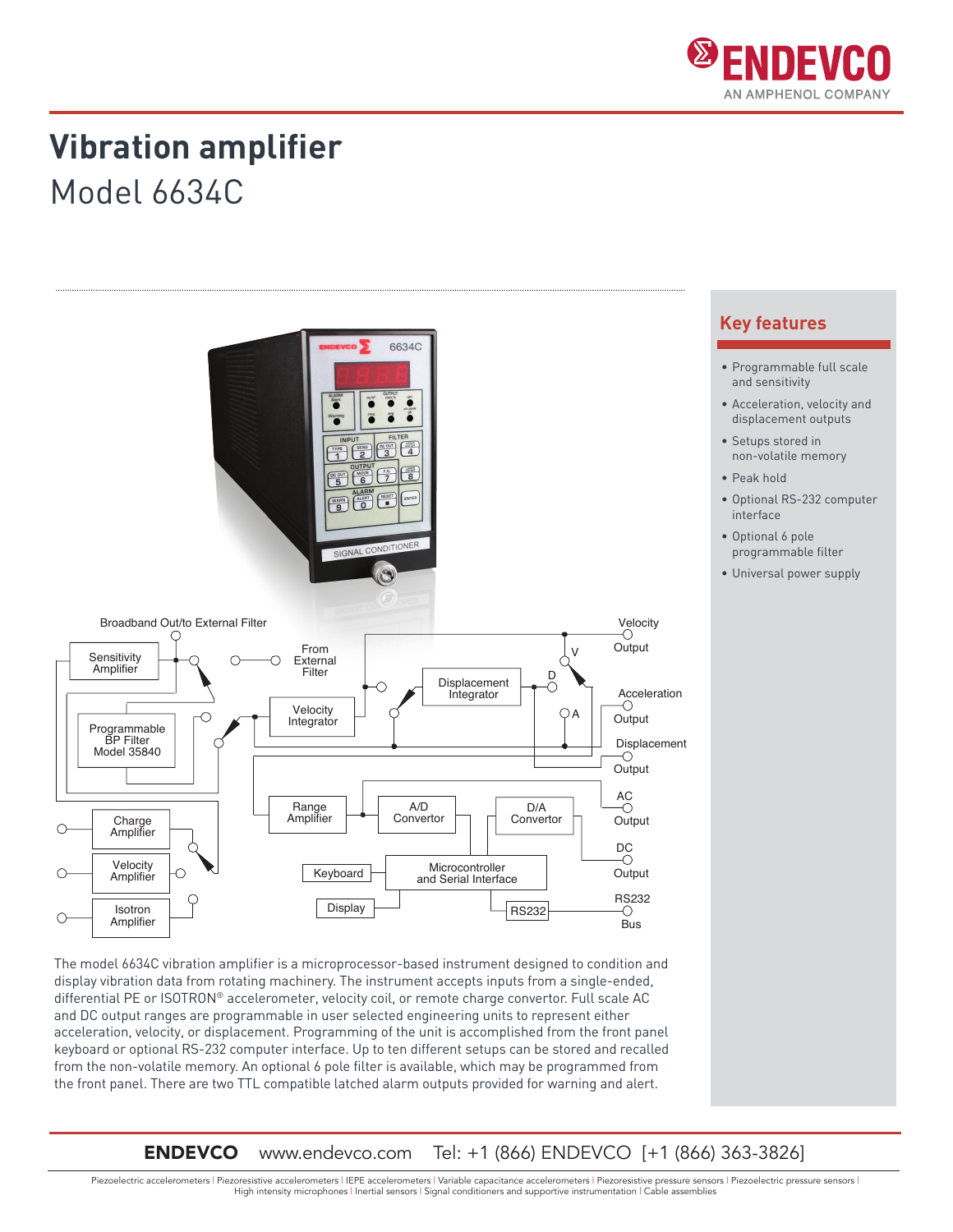

## **Vibration amplifier**

### Model 6634C

### **Specifications**

All specifications assume +75°F (+24°C) unless otherwise stated. Calibration voltage for -R units is 5Vdc and for -U units is 15Vdc.

#### Inputs

| Piezoelectric (PE) inputs       | Single-ended (SEPE) or differential. Accelerometer sensitivity limited to 1.5 to 150 $pC/q$                                                                                                                      |                       |  |
|---------------------------------|------------------------------------------------------------------------------------------------------------------------------------------------------------------------------------------------------------------|-----------------------|--|
| Maximum input charge            | 33 000 pC                                                                                                                                                                                                        |                       |  |
| Source resistance               | 10 MΩ minimum to meet all specifications                                                                                                                                                                         |                       |  |
| Source capacitance              | 20 nF maximum to meet all specifications                                                                                                                                                                         |                       |  |
| RCC input                       | VEL-COIL or RCC input. Internal jumper selectable<br>$8.6 \text{ mA } \pm 10\%$<br>24 V maximum, 20 V minimum. Input sensitivity limited to 15 to 150 mV/g.<br>VEL-COIL or RCC input. Internal jumper selectable |                       |  |
| Constant current supply         |                                                                                                                                                                                                                  |                       |  |
| Compliance voltage              |                                                                                                                                                                                                                  |                       |  |
| Velocity coil input             |                                                                                                                                                                                                                  |                       |  |
| Input impedance                 | 100 kΩ. Input sensitivity limted to $15 - 1500$ mV/IPS                                                                                                                                                           |                       |  |
| External calibration            | EXT-CAL                                                                                                                                                                                                          |                       |  |
| Input capacitance               | 1000 pF ±0.5%                                                                                                                                                                                                    |                       |  |
| Maximum input voltage           | 10 V pk                                                                                                                                                                                                          |                       |  |
| Broadband input                 | From external filter                                                                                                                                                                                             |                       |  |
| Input impedance                 | 10 MΩ minimum                                                                                                                                                                                                    |                       |  |
| External filter gain            | $1 \pm 1\%$                                                                                                                                                                                                      |                       |  |
| Maximum input voltage           | $10V$ pk                                                                                                                                                                                                         |                       |  |
| Digital discrete inputs         | TTL compatible                                                                                                                                                                                                   |                       |  |
| /Alm-reset                      | A low pulse of at least 100 ms resets both alarms, Internal pull-up included                                                                                                                                     |                       |  |
| /Sys-cal                        | A low pulse of at least 100 ms starts calibration, internal pull-up included                                                                                                                                     |                       |  |
| Outputs                         |                                                                                                                                                                                                                  |                       |  |
| Type                            | All outputs are single-ended and short circuit protected.                                                                                                                                                        |                       |  |
| Output load                     | 10 kΩ minimum, 3000 pF maximum                                                                                                                                                                                   |                       |  |
| Broadband/velocity/displacement | BB-OUT/VEL-OUT/DISP-OUT                                                                                                                                                                                          |                       |  |
| Linear voltage range            | 0 to $\pm$ 10 V pk minimum                                                                                                                                                                                       |                       |  |
| Offset voltage                  | 15 mV DC maximum                                                                                                                                                                                                 |                       |  |
| Acceleration output             | ACCEL-OUT                                                                                                                                                                                                        |                       |  |
| Linear voltage range            | 0 to $\pm$ 10 V pk minimum                                                                                                                                                                                       |                       |  |
| Offset voltage                  | 15 mV DC maximum                                                                                                                                                                                                 |                       |  |
| AC output                       | AC-OUT                                                                                                                                                                                                           |                       |  |
| Full scale output voltage       | 1.0 V pk, User selectable jumper is provided for 5.0 V pk and 10 V pk full scale                                                                                                                                 |                       |  |
| Offset voltage                  | 10 mV DC maximum                                                                                                                                                                                                 |                       |  |
| DC output                       | DC-OUT                                                                                                                                                                                                           |                       |  |
| Full scale output voltage       | 1.0 V, User selectable jumper is provided for 5.0 V and 10 V full scale                                                                                                                                          |                       |  |
| Acceleration/velocity           | 1.0 VDC for pk, 0.7071 VDC for rms, 0.6366 VDC for avg                                                                                                                                                           |                       |  |
| Displacement                    | 1.0 VDC for pk-pk, 0.3536 VDC for rms, 0.3183 VDC for avg                                                                                                                                                        |                       |  |
| Digital discrete output         | TTL compatible                                                                                                                                                                                                   |                       |  |
| Output level                    | Sink 12 mA maximum at 0.7 V Source 1 mA maximum at 2.4 V                                                                                                                                                         |                       |  |
| <b>Transfer characteristics</b> |                                                                                                                                                                                                                  |                       |  |
| Input sensitivities             | English                                                                                                                                                                                                          | Metric                |  |
| PE Input                        | 1.500 to 150.0 pC/g                                                                                                                                                                                              | $0.15 - 15.0 pC/m/s2$ |  |
| Velocity coil input             | 15.00 to 1500 mV/ips                                                                                                                                                                                             | $0.60 - 50$ mV/mm/s   |  |
| RCC input                       | 15 to 150.0 mV/g                                                                                                                                                                                                 | $0.15 - 15$ mV/m/s    |  |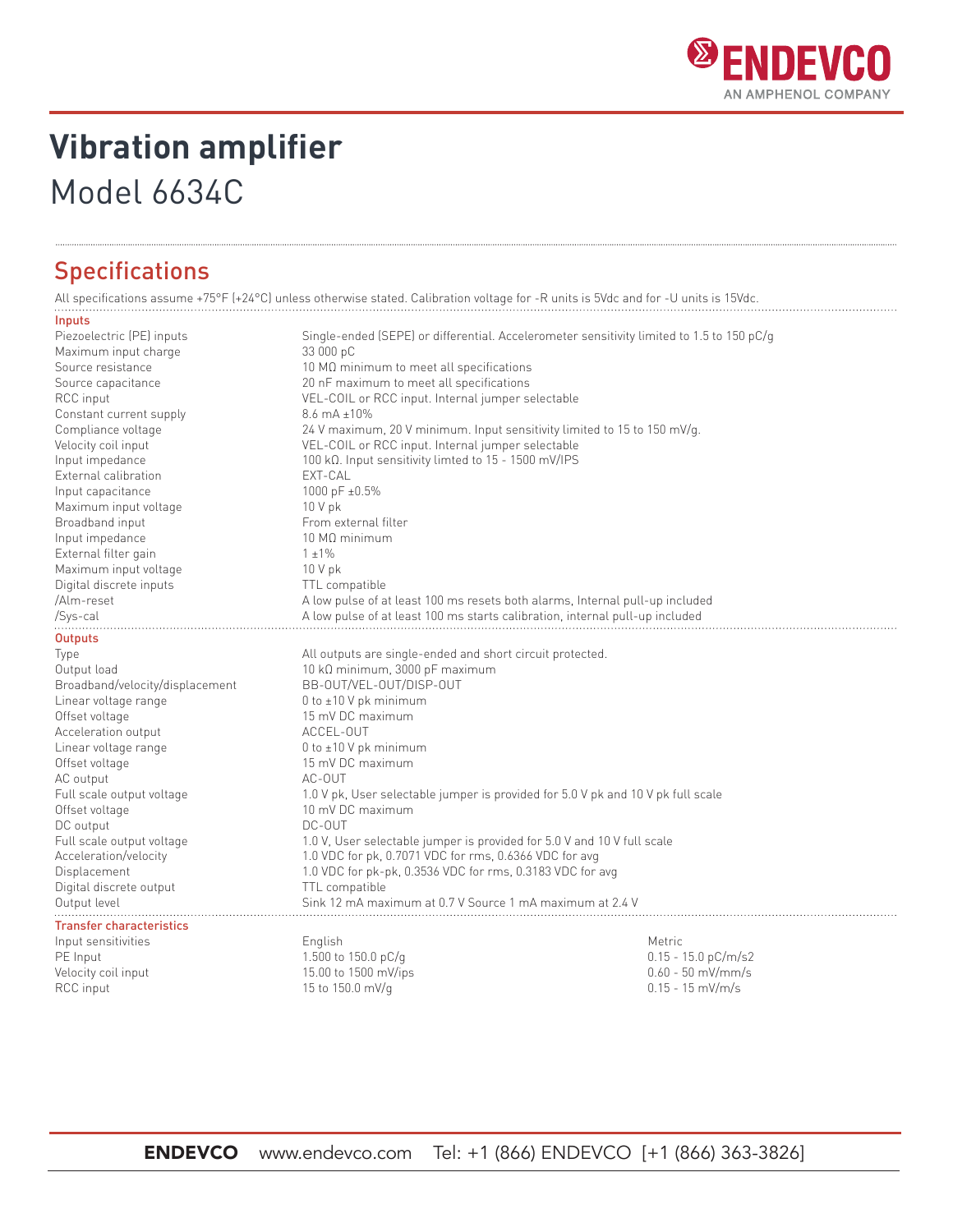

# **Vibration amplifier** Model 6634C

| <b>Transfer characteristics continued</b>          |                                                                                                     |                                                  |  |  |  |
|----------------------------------------------------|-----------------------------------------------------------------------------------------------------|--------------------------------------------------|--|--|--|
| Velocity coil input                                |                                                                                                     |                                                  |  |  |  |
| Velocity coil output                               |                                                                                                     | 0.8 mV rms maximum                               |  |  |  |
| Displacement output                                |                                                                                                     | 1.1 mV rms maximum                               |  |  |  |
| RCC input                                          |                                                                                                     |                                                  |  |  |  |
| Acceleration output                                |                                                                                                     | 1.0 mV rms maximum with $250 \Omega$ input shunt |  |  |  |
| Velocity output                                    |                                                                                                     | 1.0 mV rms maximum with $250 \Omega$ input shunt |  |  |  |
| Displacement output                                |                                                                                                     | 6.0 mV rms maximum with 250 $\Omega$ input shunt |  |  |  |
| Alarm level                                        | Programmable from 1% to 100% of full scale. 100% disables the alarm. Alarm levels are compared with |                                                  |  |  |  |
|                                                    | DC output representation of peak AC output.                                                         |                                                  |  |  |  |
| Alarm accuracy                                     | 1% of DC output.                                                                                    |                                                  |  |  |  |
| Alarm triggering time                              |                                                                                                     | $3 + 0.5$ seconds                                |  |  |  |
| Programmable filter (internal jumper configurable) |                                                                                                     |                                                  |  |  |  |
| Low pass range                                     | 50 Hz - 5 KHz or 100 Hz - 10KHz                                                                     |                                                  |  |  |  |
| High pass range                                    | 5 Hz - 500 Hz                                                                                       |                                                  |  |  |  |
| <b>Environmental</b>                               |                                                                                                     |                                                  |  |  |  |
| Temperature range                                  | Operating 40°F to 125°F (5°C to 52°C)                                                               |                                                  |  |  |  |
|                                                    | Storage -40°F to 185°F (-40°C to 85°C)                                                              |                                                  |  |  |  |
| Humidity                                           | 95% R.H.                                                                                            |                                                  |  |  |  |
| Power                                              |                                                                                                     |                                                  |  |  |  |
| Voltages                                           | 95 - 260 VAC 50-400 Hz                                                                              |                                                  |  |  |  |
| Current                                            | No options installed                                                                                |                                                  |  |  |  |
|                                                    | 150 mA typical at 105-125 VAC                                                                       |                                                  |  |  |  |
|                                                    | 75 mA at 210-240 VAC                                                                                |                                                  |  |  |  |
|                                                    | 150 mA typical at 90-110 VAC                                                                        |                                                  |  |  |  |
| <b>Physical characteristics</b>                    |                                                                                                     |                                                  |  |  |  |
| <b>Dimensions</b>                                  | 4.88" H x 2.71" W x 15.81" D (12.4 cm x 6.9 cm x 40.2 cm)                                           |                                                  |  |  |  |
| Weight                                             | 4 lbs (1.8 kg) with no options installed.                                                           |                                                  |  |  |  |
| Connectors                                         | Piezoelectric input                                                                                 | Differential BNC                                 |  |  |  |
|                                                    |                                                                                                     | Single-ended BNC                                 |  |  |  |
|                                                    | RCC input/velocity coil                                                                             | Differential BNC                                 |  |  |  |
|                                                    | <b>External cal</b>                                                                                 | Single-ended BNC                                 |  |  |  |
|                                                    | Discrete inputs                                                                                     | 25 pin "D"                                       |  |  |  |
|                                                    | AC power                                                                                            | Jones type                                       |  |  |  |
| Ordering information                               |                                                                                                     |                                                  |  |  |  |

| Model number definition<br>- If blank, includes US Power cord (17180)<br>C = Includes China power cord (17180-1)<br>Programmable filter option<br>$0 = No$ filter installed<br>A = Model 35840A filter installed<br>Serial interface option<br>S = Model 35843 serial interface installed<br>$0 = No$ serial interface installed |
|----------------------------------------------------------------------------------------------------------------------------------------------------------------------------------------------------------------------------------------------------------------------------------------------------------------------------------|
| Engineering units<br>$E =$ English<br>$M = Metric$                                                                                                                                                                                                                                                                               |
|                                                                                                                                                                                                                                                                                                                                  |

ENDEVCO www.endevco.com Tel: +1 (866) ENDEVCO [+1 (866) 363-3826]